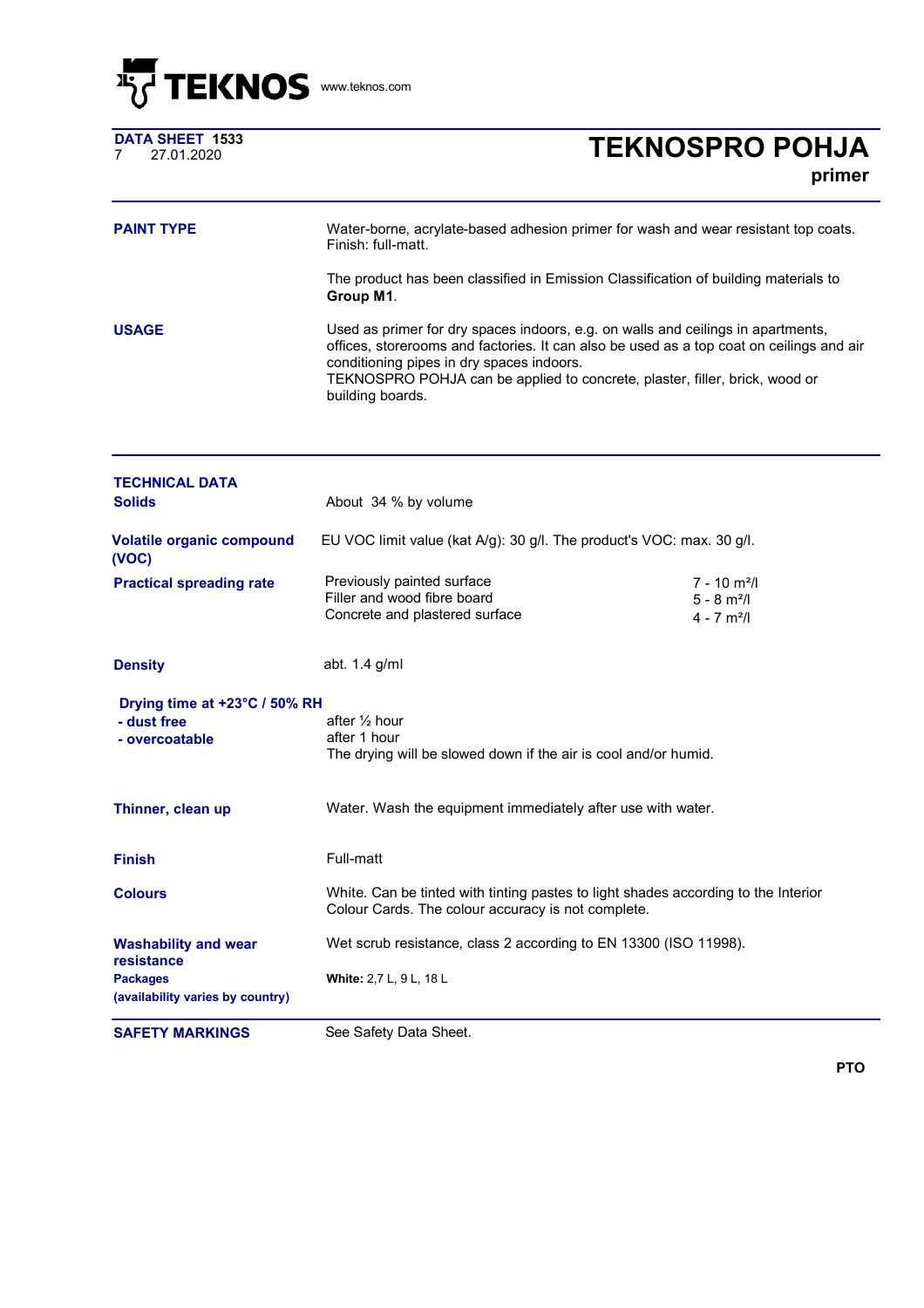| <b>DIRECTION FOR USE</b>      |                                                                                                                                                                                                                                                                                                                                                                                                                                                                                                                                                                                                                   |
|-------------------------------|-------------------------------------------------------------------------------------------------------------------------------------------------------------------------------------------------------------------------------------------------------------------------------------------------------------------------------------------------------------------------------------------------------------------------------------------------------------------------------------------------------------------------------------------------------------------------------------------------------------------|
| <b>Surface preparation</b>    | Clean new surfaces from dust and dirt.<br>Wash previously painted surfaces with RENSA SUPER paint cleaner.<br>Matt down hard or gloss surfaces by sanding and thereafter remove the dust.<br>Remove all of the old paint from the surfaces which have been painted with glue paint or<br>lime wash.<br>Spray filler ceilings, which are not waterproof, are recommended to be primed with solvent<br>borne primer e.g. FUTURA 3 Adhesion primer.<br>For smoothing of irregularities in the surface choose a suitable stopper from the<br>TEKNOSPRO series. The dried stopper is sanded down and the dust removed. |
| <b>Priming</b>                | Steel surfaces are primed with FERREX AQUA Anticorrosive paint.                                                                                                                                                                                                                                                                                                                                                                                                                                                                                                                                                   |
| <b>Application</b>            | Before use stir the paint thoroughly.<br>The paint is thinned with water when needed.<br>Apply once or twice by brush, roller or spray.<br>Suitable nozzle for airless spray is 0.017 - 0.021".                                                                                                                                                                                                                                                                                                                                                                                                                   |
| <b>Application conditions</b> | The surface to be painted has to be dry. During the application and drying period the<br>temperature of the ambient air, the surface and the paint shall be above +5°C and the<br>relative air humidity below 80%.                                                                                                                                                                                                                                                                                                                                                                                                |
|                               | Good ventilation during the application and drying period quickens the drying process.                                                                                                                                                                                                                                                                                                                                                                                                                                                                                                                            |
| <b>Storage</b>                | Must not freeze.                                                                                                                                                                                                                                                                                                                                                                                                                                                                                                                                                                                                  |

The information of this data sheet is based on laboratory tests and practical experience. The figures are for guidance only and depend on, for example, colour and gloss. As we have no control over the use and application conditions, we are only responsible for the quality of the product and guarantee that it conforms to our quality control. We accept no liability for any loss or damage resulting from the application of the product contrary to the directions or the intended use. The latest versions of our data sheets, material safety data sheets and system sheets are on our home pages www.teknos.com.